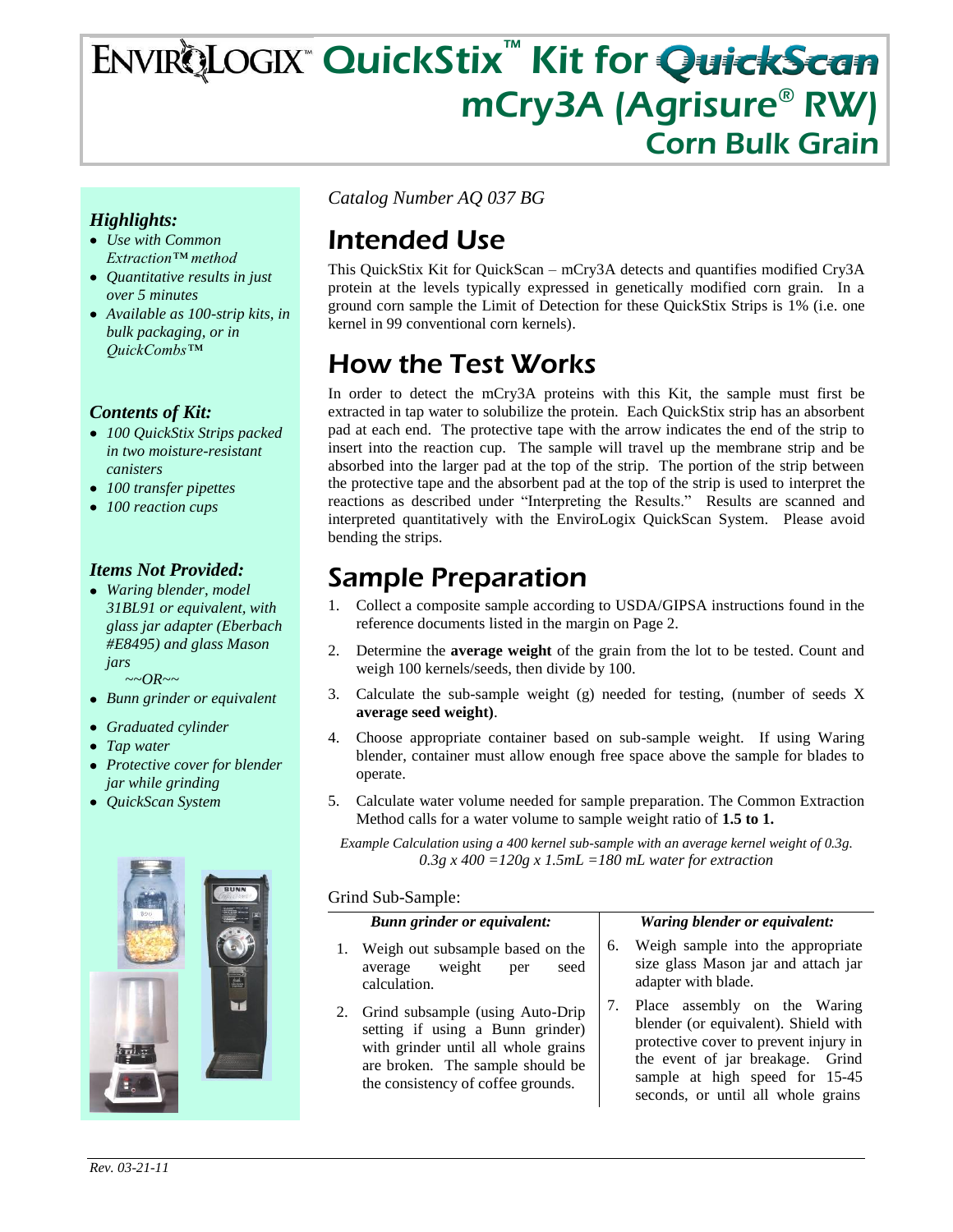#### *USDA References:*

- **http://archive.gipsa.usda.gov/r eference-library/ handbooks/grain-insp/ grbook1/bk1.pdf** - USDA Grain Inspection Handbook, Book 1, Grain Sampling.
- **http://archive.gipsa.usda.gov/b iotech/sample2.htm** - Guidance document entitled Sampling for the Detection of Biotech Grains.
- **http://archive.gipsa.usda.gov/b iotech/sample1.htm** - Practical Application of Sampling for the Detection of Biotech Grains.
- **http://archive.gipsa.usda.gov/b iotech/samplingplan1.xls -** This website provides a simple to use Sample Planner (29K Excel Spreadsheet). The planner allows you to enter different assumptions in terms of sample size, number of samples, acceptable quality level and to determine the probability of accepting lots with given concentration levels. It also plots the probabilities in graph form for easy interpretation. Specific data can be saved for documentation and future analyses.

#### *Corn Common Extraction™*

*Grams of Corn x 1.5=mL of water*

*For example, 400 kernels with an average seed weight of 0.3 g:*

> *(400 x 0.3)=120 g of corn 120 g x 1.5=180 mL water*

#### *Transfer 20 mL extract to cup:*





*…or pipette to the 20 mL mark* 

#### *Bunn grinder or equivalent (cont.):*

- 3. Place subsample into an appropriately sized jar or zip-type plastic bag and add the volume of tap water calculated using the Corn Common Extraction formula (left).
- 4. Cap the jar or "zip" plastic bag and shake vigorously for 30 seconds, then allow sample to settle for another 30 seconds.

#### *Waring blender or equivalent (cont.):*

are broken. Optimum grind time may vary based on sample size and condition of equipment. The sample should be the consistency of coffee grounds.

- 8. Add the volume of tap water calculated using the Corn Common Extraction formula (left).
- 9. Cap the jar and shake vigorously for 30 seconds, then allow the sample to settle for another 30 seconds.
- 6. Transfer 20 mL of the liquid portion from above the settled sample into the sample cup. Pour extract into cup to the 20 mL line, or use a fresh pipette from the kit to transfer extract until the 20 mL line is reached (when testing smaller subsamples). **Important:** Avoid transferring particles as much as possible, and after transfer, **allow the liquid in the sample cup to settle for 30 seconds** so that any particles will settle at the bottom of the cup.
- 7. To prevent cross-contamination, thoroughly clean blender parts and jars to remove dust and residue prior to preparation of a second sample. Use a new transfer pipette and reaction cup for each sample.

### How to Run the QuickStix Strip Test

- 1. Allow refrigerated canisters to come to room temperature before opening. Remove the QuickStix Strips to be used. Avoid bending the strips. Reseal the canister immediately.
- 2. Place the strip into the reaction cup provided, being sure to insert the end indicated by the arrows on the protective tape. The sample will travel up the strip.
- 3. Allow the strip to develop for 5 minutes before making final assay interpretations. Positive sample results may become obvious much more quickly.
- Immediately cut off and discard the bottom section of the strip covered by the arrow tape and place in QuickScan Reader. Strips must be read while still wet.

**NOTE: Use extreme caution to prevent sample-to-sample cross-contamination with grain, fluids, or disposables.**

### Interpreting the Results

Development of the Control Line within 5 minutes indicates that the strip has functioned properly. Any strip that does not develop a Control Line should be discarded, and the sample re-tested using another strip.

Results are scanned and interpreted quantitatively with the QuickScan System. Place QuickStix Strip into the carrier, slide in, and press "Read Test" on the screen. QuickScan will return a result as "% GMO" or "<LOQ" (less than the Limit of Quantification). Please consult the QuickScan User Manual for details.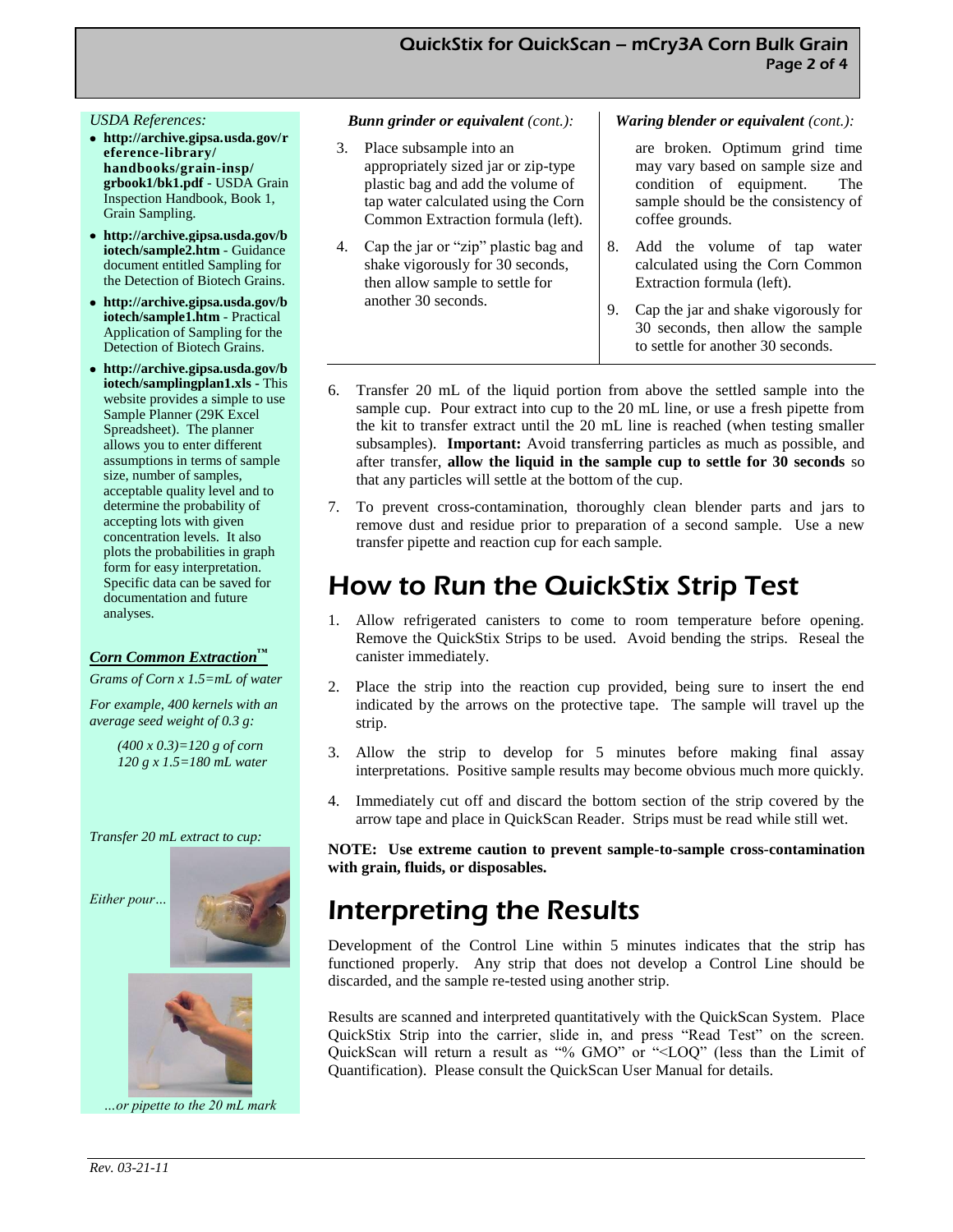

*(outlined to demonstrate cup size and markings)*



*After 30 seconds, add QuickStix to cup*



*Strip must develop a Control Line to be valid – cut where indicated and read in QuickScan System* 

## Kit Storage

QuickStix can be stored at room temperature, or refrigerated for a longer shelf life. Note the shelf life on the kit box for each storage temperature. The kit may be used in field applications; however, prolonged exposure to high temperatures may adversely affect the test results. Do not open the desiccated canister until ready to use the test strips.

## Precautions and Limitations

- This kit is designed to be quantitative using the QuickScan System.
- As with all tests, it is recommended that results be confirmed by an alternate method when necessary.
- The assay has been optimized to be used with the protocol provided in the kit. Deviation from this protocol may invalidate the results of the test.
- The results generated through the proper use of this kit reflect the condition of the working sample directly tested. Extrapolation as to the condition of the originating lot, from which the working sample was derived, should be based on sound sampling procedures and statistical calculations which address random sampling effects, non-random seed lot sampling effects and assay system uncertainty. A negative result obtained when properly testing the working sample does not necessarily mean the originating lot is entirely negative for the analyte or protein in question.
- Protect all components from hot or cold extremes of temperature when not in use. Do not leave in direct sunlight or in a vehicle.